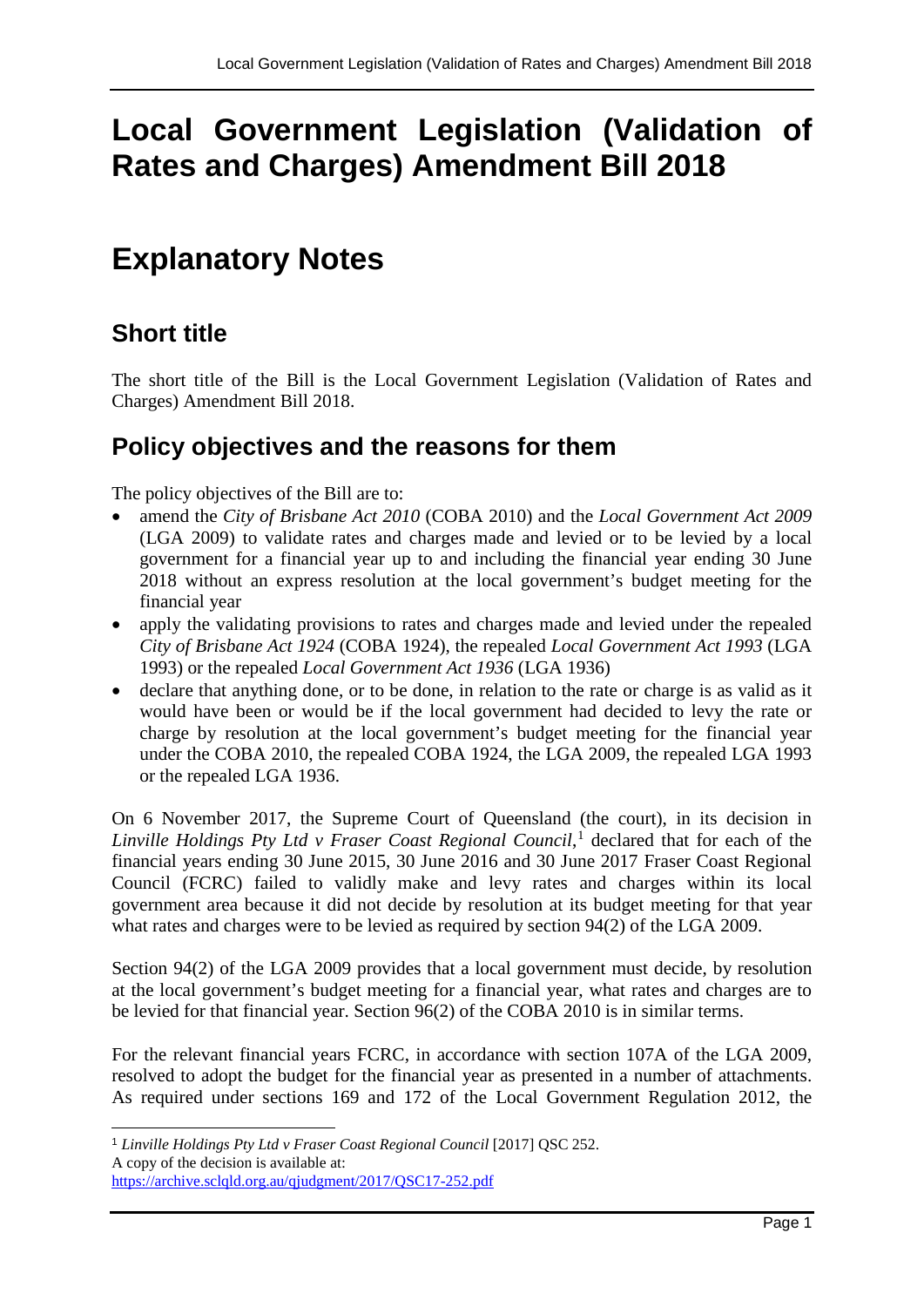attachments included a Schedule of Rates and Charges and a Revenue Statement which stated the rating categories and a description of each rating category.

The court found that, "*[h]aving regard to the text and structure of s 94(2) in the context of the other provisions of the LGA, a resolution to adopt a budget (as is required by s 107A of the LGA) does not, without more, satisfy the requirement for a resolution to decide what rates and charges are to be levied.*"[2](#page-1-0)

Although the declaration applies only to FCRC, other local governments that may have constructed their resolutions in a way that has similar deficiencies to those outlined in the court's decision may be affected if similar declarations are made in relation to those local governments' rates and charges.

## **Achievement of policy objectives**

To achieve the policy objectives the Bill amends the COBA 2010 to:

- apply to a rate or charge levied or to be levied by the council under COBA 2010, or levied by the council under the repealed COBA 1924, for a financial year up to and including the financial year ending 30 June 2018; and that was not decided to be levied by resolution of the council at the council's budget meeting for the financial year under the COBA 2010 or the repealed COBA 1924
- declare that the rate or charge is taken to be, and to always have been, as validly levied by the council as it would have been if the council had decided to levy the rate or charge by resolution at the council's budget meeting for the financial year under the COBA 2010 or the repealed COBA 1924
- declare that anything done, or to be done, in relation to the rate or charge is as valid as it would have been or would be if the council had decided to levy the rate or charge by resolution at the council's budget meeting for the financial year under the COBA 2010 or the repealed COBA 1924 and provide examples of things done or to be done in relation to the rate or charge (including bringing by the council of proceedings against a person, the sale or acquisition of land by the council or charging of interest on the rate or charge).

To achieve the policy objectives the Bill also amends the LGA 2009 to:

- apply to a rate or charge levied or to be levied by a local government under the LGA 2009, or levied by a local government under the repealed LGA 1993 or the repealed LGA 1936, for a financial year up to and including the financial year ending 30 June 2018; and that was not decided to be levied by resolution of the local government at the local government's budget meeting for the financial year under the LGA 2009, the repealed LGA 1993 or the repealed LGA 1936
- declare that the rate or charge is taken to be, and to always have been, as validly levied by the local government as it would have been if the local government had decided to levy the rate or charge by resolution at the local government's budget meeting for the financial year under the LGA 2009, the repealed LGA 1993 or the repealed LGA 1936
- declare that anything done, or to be done, in relation to the rate or charge is as valid as it would have been or would be if the local government had decided to levy the rate or charge by resolution at the local government's budget meeting for the financial year under the LGA 2009, the repealed LGA 1993 or the repealed LGA 1936 and provide

<span id="page-1-0"></span><sup>&</sup>lt;sup>2</sup> Linville Holdings Pty Ltd v Fraser Coast Regional Council [2017] OSC 252 paragraph [43].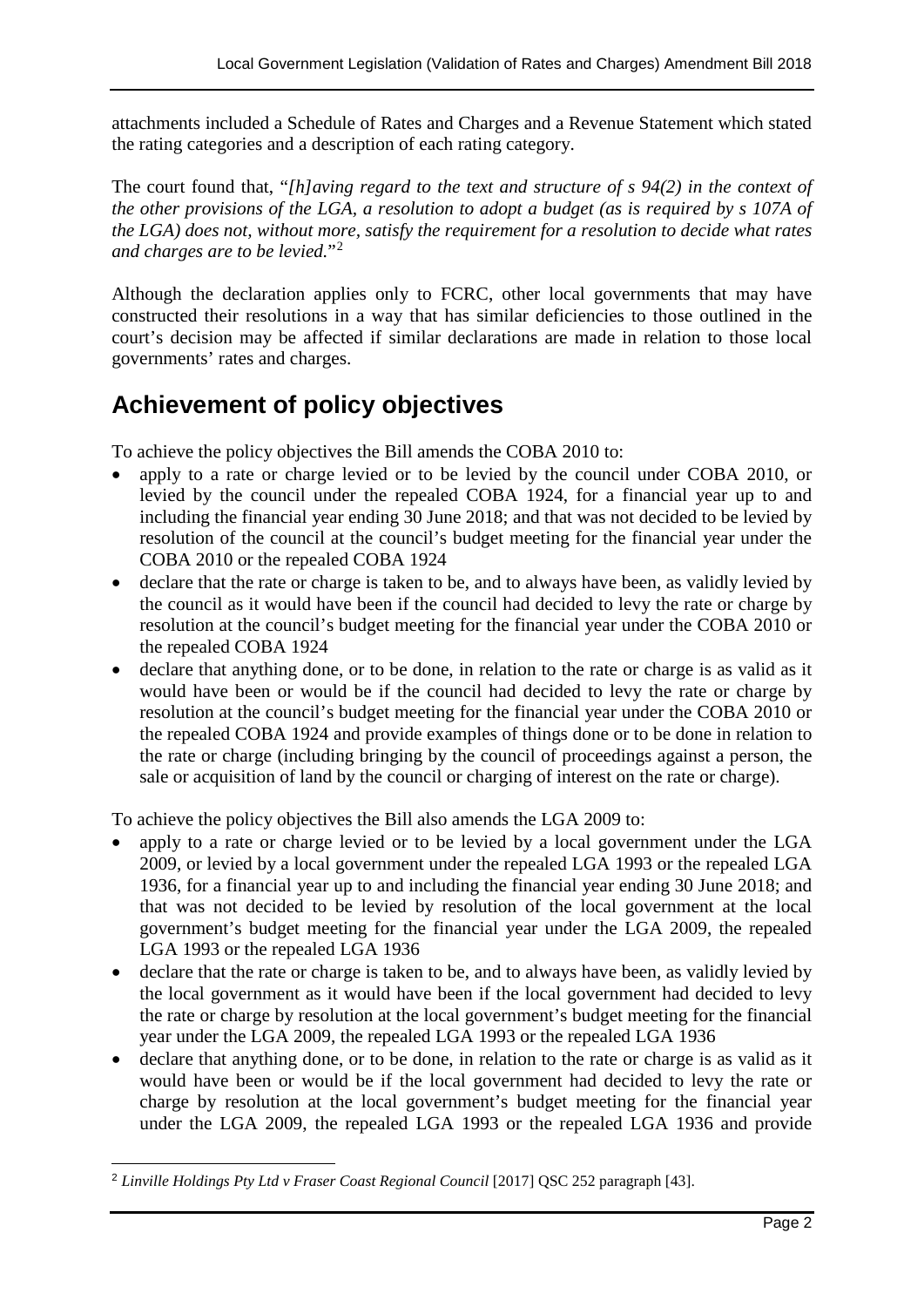examples of things done or to be done in relation to the rate or charge (including bringing by a local government of proceedings against a person, the sale or acquisition of land by a local government or charging of interest on the rate or charge).

### **Alternative ways of achieving policy objectives**

There are no alternative ways of achieving the policy objectives.

### **Estimated cost for government implementation**

There are no costs to the government associated with the Bill.

### **Consistency with fundamental legislative principles**

Under section 4(2)(a) of the *Legislative Standards Act 1992* (LSA) the fundamental legislative principles include requiring that legislation has sufficient regard to rights and liberties of individuals.

Section  $4(3)(g)$  of the LSA provides that whether legislation has sufficient regard to rights and liberties of individuals depends on whether, for example, the legislation does not adversely affect rights and liberties, or impose obligations, retrospectively.

The amendments will operate retrospectively. However, without the amendments FCRC and other local governments that may have constructed their resolutions in a way that has similar deficiencies to those outlined in the court's decision may be affected if similar declarations are made in relation to those local governments' rates and charges. Accordingly, in the circumstances, the amendments have sufficient regard to the fundamental legislative principle stated in section 4(2)(a) of the LSA because of the need to provide financial surety to local governments and ratepayers.

## **Consultation**

The Local Government Association of Queensland and Brisbane City Council have been consulted and support the policy objectives of the Bill.

## **Consistency with legislation of other jurisdictions**

The Bill is specific to the State of Queensland and is not uniform with or complementary to legislation of the Commonwealth or another State.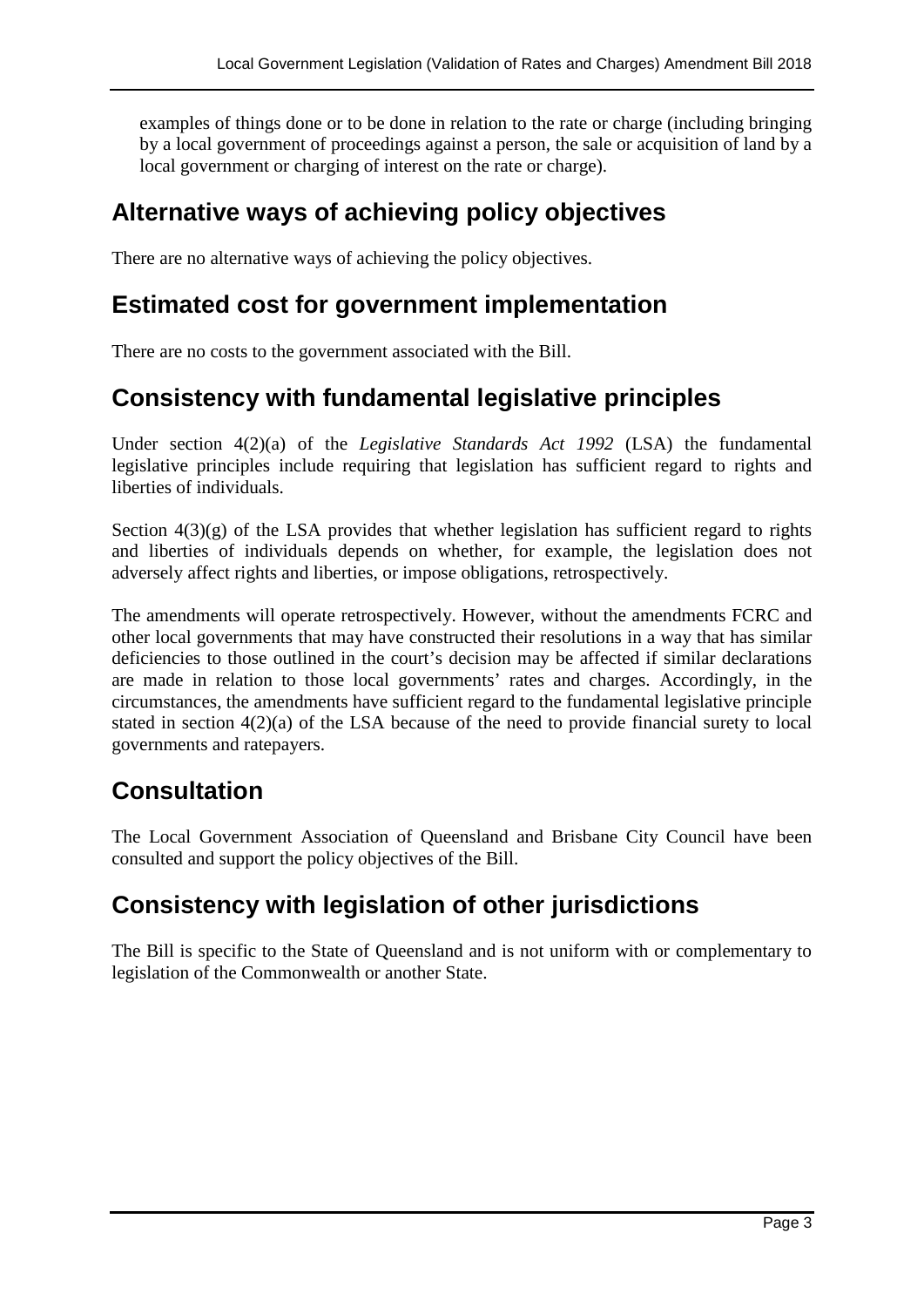# **Notes on provisions**

### **Part 1 Preliminary**

#### **Clause 1 Short title**

*Clause 1* provides that the Act may be cited as the *Local Government Legislation (Validation of Rates and Charges) Amendment Act 2018*.

### **Part 2 Amendment of City of Brisbane Act 2010**

#### **Clause 2 Act amended**

*Clause 2* provides that this part amends the *City of Brisbane Act 2010*.

#### **Clause 3 Insertion of new ch 8, pt 8**

*Clause 3* inserts in chapter 8 the following:

#### **Part 8 Validation provision for particular rates and charges**

#### **Section 276 Validation of rates and charges**

Section 276 applies to a rate or charge levied or to be levied by the council under the *City of Brisbane Act 2010* or levied by the council under the repealed *City of Brisbane Act 1924* for a financial year up to and including the financial year ending 30 June 2018; and that was not decided to be levied by resolution of the council at the council's budget meeting for the financial year under the *City of Brisbane Act 2010* or the repealed *City of Brisbane Act 1924.*

It is declared that the rate or charge is taken to be, and to always have been, as validly levied by the council as it would have been if the council had decided to levy the rate or charge by resolution at the council's budget meeting for the financial year under the *City of Brisbane Act 2010* or the repealed *City of Brisbane Act 1924*.

It is also declared that anything done, or to be done, in relation to the rate or charge is as valid as it would have been or would be if the council had decided to levy the rate or charge by resolution at the council's budget meeting for the financial year under the *City of Brisbane Act 2010* or the repealed *City of Brisbane Act 1924*.

Examples of things done or to be done in relation to the rate or charge are:

- the bringing by the council of proceedings against a person
- the sale of land, or the taking of steps preparatory to the sale of land, by the council
- the acquisition of land, or the taking of steps preparatory to the acquisition of land, by the council
- the charging of interest on the rate or charge.